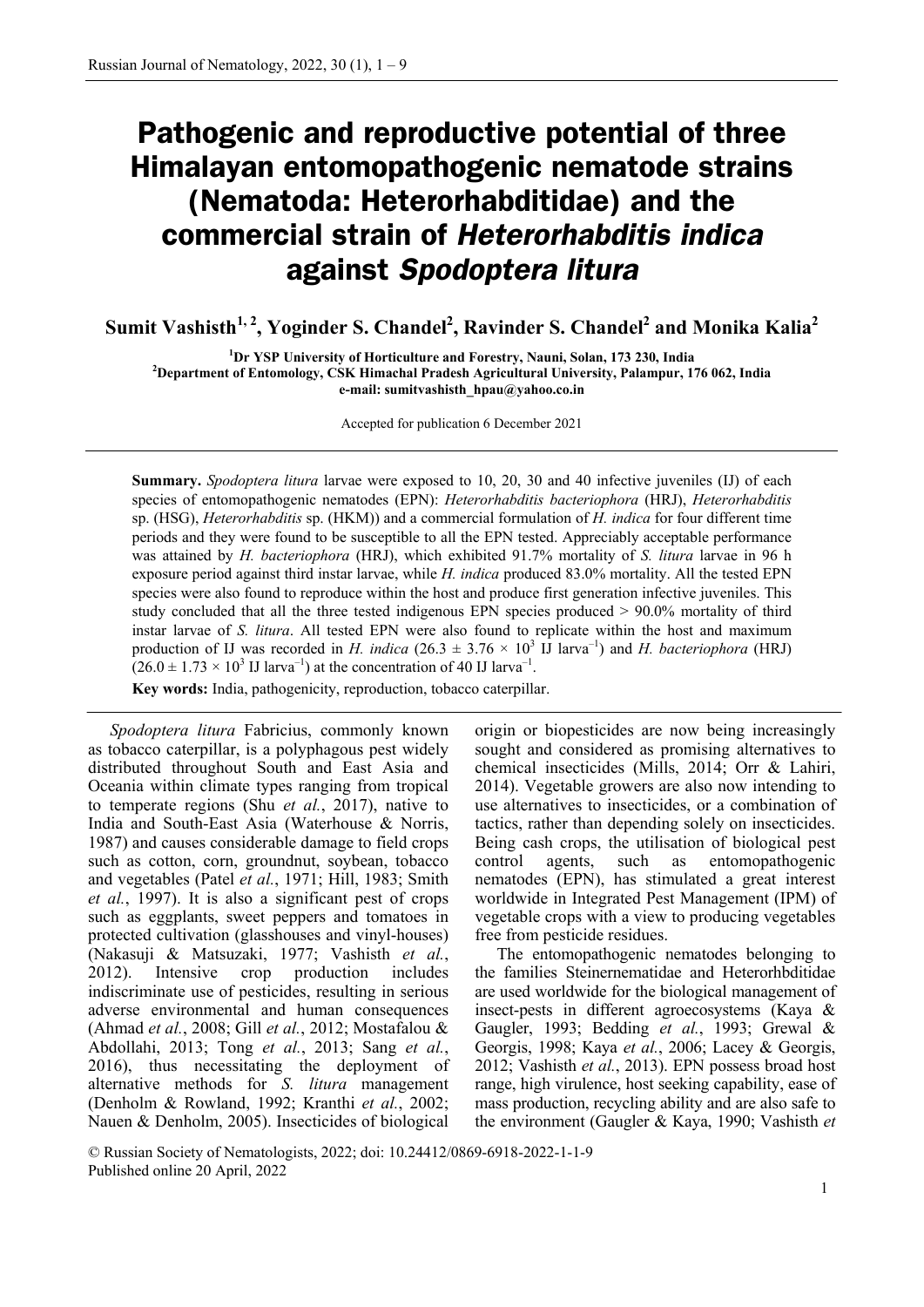*al.*, 2013). Previous studies have shown that the vulnerability of different developmental stages of insect hosts show great variations to distinct species or strains of EPN (Bedding & Molineux, 1982; Geden *et al.*, 1985; Fuxa *et al.*, 1988; Glazer *et al.*, 1991; Smits *et al.*, 1994; Jansson, 1996; Simoes & Rosa, 1996; Khatri-Chhetri *et al.*, 2011; Holajjer *et al.*, 2014). When investigating a feasible management approach for any insect pest, it is always advisable to match the correct indigenous EPN isolate against the target species. The indigenous isolates of EPN are more likely to be adapted to the local climatic conditions and host population. An ideal EPN species or isolate should also have good potential to recycle and propagate in the insect host. Surveys for isolation of EPN were conducted (Vashisth *et al.*, 2015), and pathogenic strains of *Heterorhabditis* spp. were collected from soil samples of sub-temperate to temperate zones of Himachal Pradesh, India. In initial experiments, quick knockdown of larvae of *Corcyra cephalonica* and *Galleria melonella* was observed within 48 h post exposure. Therefore, the present studies were undertaken to study the comparative pathogenicity and reproduction potential of EPN species/ strains from different regions in Himachal Pradesh and commercially available *H. indica* Poinar, Karunakar & David, 1992 for management of *S. litura*. The virulence of these EPN to tobacco caterpillar larvae, and their reproduction in insect hosts was studied under laboratory conditions.

## **MATERIAL AND METHODS**

**Nematode sources.** Three EPN populations originally isolated from Sangla (3215 m a.s.l.), Kamand (2421 m a.s.l.) and Rajgarh (2119 m a.s.l.) areas of Himachal Pradesh, India, were maintained in culture on last instar larvae of *Galleria melonella* at Nematology laboratory, Department of Entomology, CSK HPKV, Palampur, India. The nematode identification was based on morphometric characteristics of the infective juvenile (IJ), male and hermaphrodite female as described by Uribe-Lorio *et al.* (2005) and its comparison with the data from original descriptions (Adams & Nguyen, 2002; Liu, 1994; Nguyen & Smart, 1996; Poinar, 1990). The indigenous strains of EPN were identified as *Heterorhabditis bacteriophora* [Poinar,](https://en.wikipedia.org/wiki/George_Poinar,_Jr.) 1976 (HRJ), *Heterorhabditis* sp. (HSG) and *Heterorhabditis* sp. (HKM).

For experimental study, the commercial strain of *H. indica* was extracted from commercial formulation and reared similar to local nematodes under laboratory conditions on late instar larvae of *G. melonella* at 25°C, as described by Woodring &

Kaya (1988). The IJ that emerged from wax moth larvae cadavers were collected using modified White traps (Kaya & Stock, 1997), and stored in darkness at 15°C in deionised water. Before being used for assay, the IJ were allowed to acclimatise for 1 h at room temperature and their viability was checked by observation of movements under a stereomicroscope.

**Insect sources.** The larvae of *S. litura* were collected from polyhouses on capsicum in April, 2012. These larvae were fed on cabbage leaves in plastic jars ( $18 \times 15$  cm) until adult emergence. The emerging adults were transferred to a glass chimney in pairs for oviposition covered with muslin cloth, containing 15% honey solution on cotton swabs and crumpled paper, and placed in small Petri dishes. The female moths laid eggs in clusters frequently on the muslin cloth and the crumpled paper. The eggs were stored in plastic jars along with their oviposition substrates and observed for hatching. Neonate larvae were transferred to cabbage and maintained in plastic jars ( $7 \times 4.5$  cm) in groups up to the second instar. During third instar, the larvae were separated, and 10- 15 larvae were reared in a single jar of  $18 \times 15$  cm. The full-fed larvae were moved to jars filled with a mixture of soil  $+$  sand up to 10-15 cm for pupation. After sexing, the male and female pupae were stored in separate jars until adult emergence. The culture so obtained was used for various studies. The mass culturing was done under controlled conditions at 25  $\pm$  5°C and 75  $\pm$  5% relative humidity under 16:8 hours (L:D) photoperiod.

**Table 1.** Details of entomopathogenic nematodes tested against *Spodoptera litura*.

| Nematode                         | Location/<br>Source             | Larval instar<br>treated |  |
|----------------------------------|---------------------------------|--------------------------|--|
| <i>Heterorhabditis</i> sp. (HSG) | Sangla (Kinnaur)                | $III - V$                |  |
| Heterorhabditis sp. (HKM)        | Kamand (Kullu)                  | $III - V$                |  |
| H. bacteriophora (HRJ)           | Rajgarh (Sirmaour)              | $III - V$                |  |
| H. indica                        | NBAII, Bengaluru<br>(Karnataka) | $III - V$                |  |

**Larval mortality bioassay.** The three local EPN obtained during the survey along with commercially available formulation of *H. indica* were tested for their efficacy against *S. litura* (Table 1). Larval mortality bioassays were carried out in Petri dishes (9.5 cm diam.) lined with double layer of Whatman No. 1 filter paper, following the methods of Kaya & Stock (1997). Nematodes in 1.0 ml of deionised water were added to the filter paper in concentrations of 10, 20, 30 and 40 IJ larva<sup>-1</sup>. After 30 min, a single larva of each instar (third, fourth and fifth) of *S. litura* was placed individually in the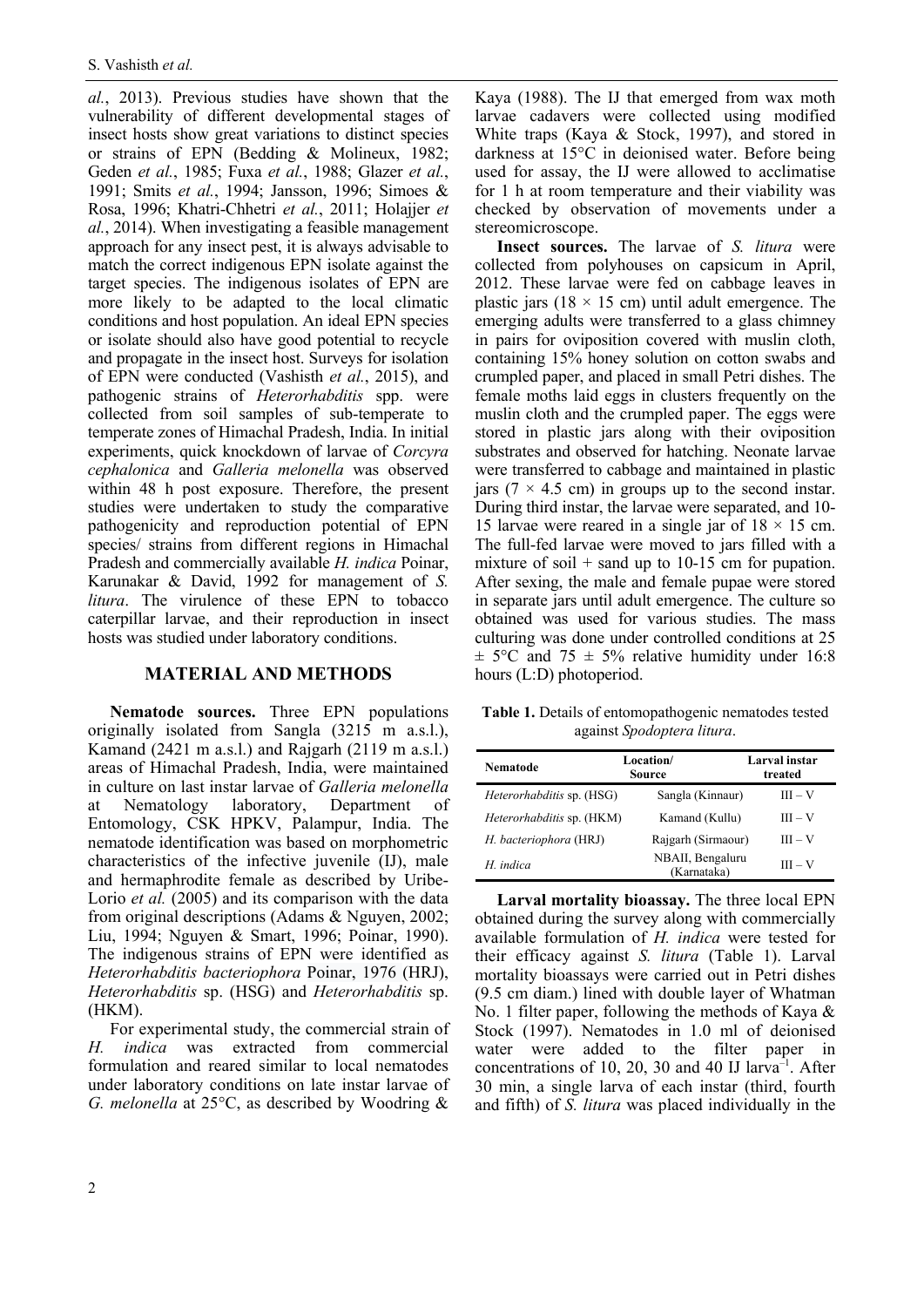Petri dish. At a given time, all EPN were tested against a each instar. The dishes were sealed with parafilm and maintained in a climate controlled chamber at  $27 \pm 2$ °C in the dark. For each nematode species and concentration, there were 10 replicates and the experiment was repeated thrice. Untreated controls were identical to the treatment except that no IJ were added. Larval mortality was checked at every 24 h for up to 96 h of exposure period. The cause of larval death was confirmed by change in body colour of the cadaver to different reddish tones and production of bioluminescence under darkness (Grimont *et al.*, 1984; Stock & Goodrich-Blair, 2012), due to the presence of different species of symbiotic bacteria (*Photorhabdus*) (Stock, 1993), and later was confirmed by dissecting the cadaver.

**Reproduction of EPN.** Three specimens of third instar larvae of *S. litura* were exposed to 10, 20, 30 and 40 IJ concentrations of each EPN in separate Petri dishes and total number of IJ produced per larva for up to a period of 10 days was counted. In brief, the nematode-infected dead insect larvae were

removed from dishes, rinsed in deionised water and transferred individually on to White traps for their emergence from the body (White, 1927). The larvae were collected daily for up to a period of 10 days, until the emergence of IJ stopped and the total number of IJ produced per larva was then determined. There were 10 replicates for each nematode species and concentration and the experiment was repeated thrice. To each concentration, one Petri dish, prepared as described above but without IJ served as control.

**Statistical analysis.** The insect mortality was corrected using Abbott's (1925) formula:

Corrected mortality 
$$
\% = \frac{\text{mordality}\% \text{ in treatment - mortality}\% \text{ in control}}{100 - \% \text{ mortality in control}} \times 100
$$

Data were subjected to analysis of variance using Genstat Version 14.0 (VSN International Ltd.; www.vsni.co.uk). Significance of differences between the isolates was tested by the F-test, while the treatment means were compared by least significant differences (LSD) at *P* < 0.05.

**Table 2.** Values of correlation coefficient (r) between concentration/time with mortality of *Spodoptera litura* larvae.

| Species/Strain                   |        | Value of correlation coefficient (r) for III, IV and V instar larvae |        |        |                          |        |  |  |
|----------------------------------|--------|----------------------------------------------------------------------|--------|--------|--------------------------|--------|--|--|
|                                  |        | Concentration of $IJ \times$ mortality at 96 h                       |        |        | Time × mortality at 96 h |        |  |  |
|                                  | Ш      | IV                                                                   | v      | Ш      | IV                       |        |  |  |
| <i>Heterorhabditis</i> sp. (HSG) | 0.9944 | 0.9730                                                               | 0.9759 | 0.9467 | 0.9859                   | 0.9699 |  |  |
| <i>Heterorhabditis</i> sp. (HKM) | 0.9798 | 0.9479                                                               | 0.9898 | 0.9795 | 0.9693                   | 0.9827 |  |  |
| H. bacteriophora (HRJ)           | 0.9905 | 0.9795                                                               | 0.9759 | 0.9272 | 0.9607                   | 0.9971 |  |  |
| H. indica                        | 0.9769 | 0.9845                                                               | 0.9759 | 0.9944 | 0.9959                   | 0.9971 |  |  |

 $IJ =$  infective juveniles.

# **RESULTS**

The third instar larvae of *S. litura* were found to be susceptible to all the three tested indigenous EPN and commercially available *H. indica* (Fig. 1A). However, the degree of susceptibility of insect larvae to nematode infection varied according to exposure period in a concentration dependent manner. The data revealed a positive correlation between the tested doses of IJ and/or time with larval mortality, for all the tested local EPN isolates and *H. indica* (Table 2). The data revealed significant differences in mortality rate of *S. litura* for each nematode species: population species (S) (F  $= 42.07$ , df = 3,  $P = 0.001$ ), exposure (E) period (F)  $= 461.21$ , df  $= 3$ ,  $P = < 0.001$ ) and population (P) number (F = 313.17, df = 3,  $P = \{0.001\}$ ). There were significant differences in mortality of third instar larvae of *S. litura* across EPN isolates. *Heterorhabditis bacteriophora* (HRJ) caused the maximum larval mortality (91.7%) after 96 h of exposure at concentration of 40 IJ larva<sup>-1</sup> (Fig. 1) in comparison to the other local and commercial EPN isolates. Larval mortality due to *H. bacteriophora* (HRJ), however, continued to increase further with an increase in exposure time and 100% larval mortality was recorded only after 120 h at 40 IJ larva–1 . Among the local EPN, *H. bacteriophora* (HRJ) was the most virulent irrespective of exposure time. The bio-efficacy of different isolates of EPN against fourth instar larvae of *S. litura* differed significantly across the dosages. Maximum mortality was caused by *H. bacteriophora* (HRJ) (75.0%) after 96 h of treatment, followed by *H. bacteriophora* (HRJ) (Fig. 1B). The data clearly revealed significant differences in mortality rate of *S. litura* for each nematode species: population species (S) (F = 135.44, df =  $\overline{3}$ ,  $P = \overline{5}$  0.001), exposure (E) period (F = 255.98, df = 3,  $P = \leq$ 0.001) and population (P) number ( $F = 8.32$ , df = 3,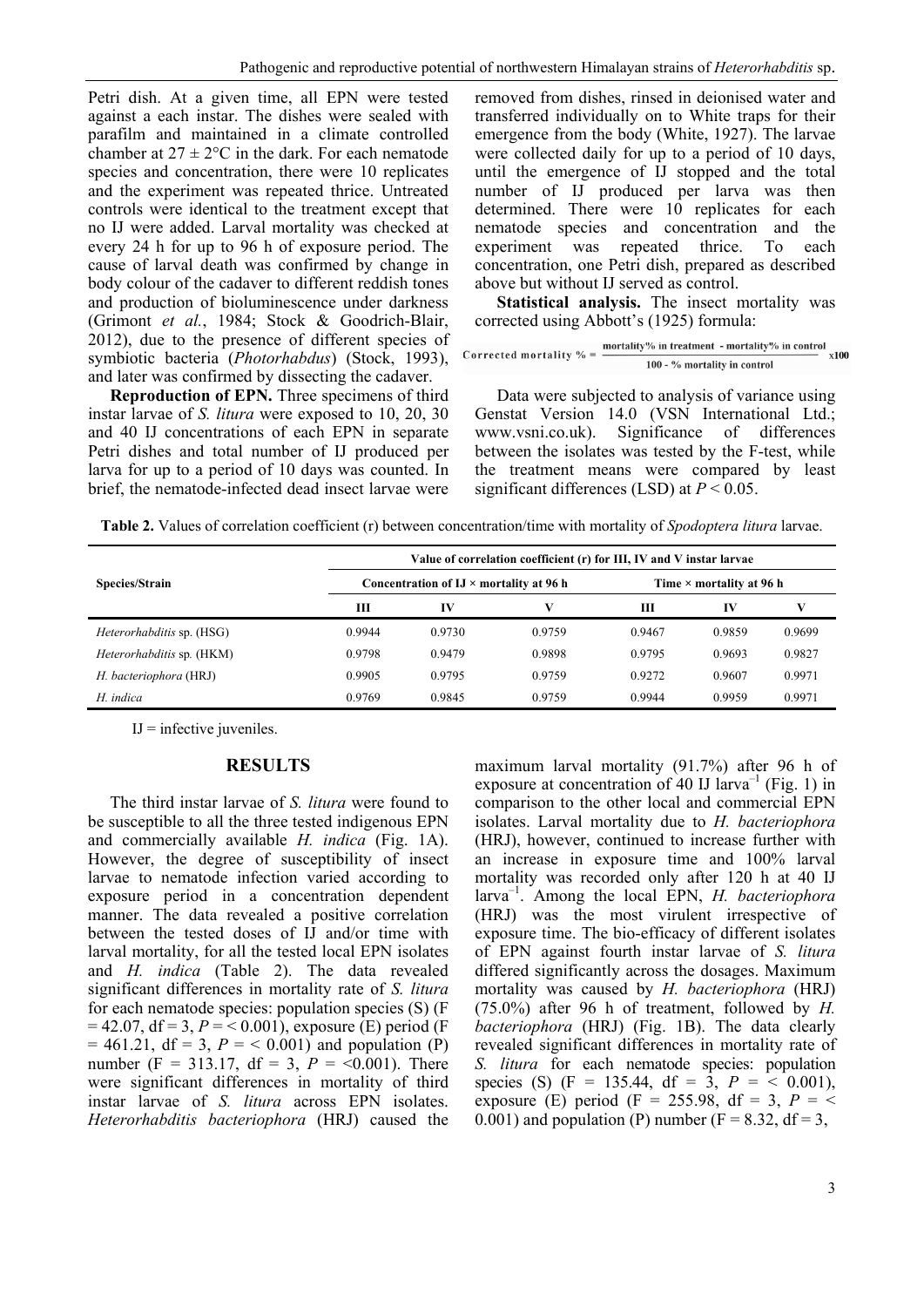

**C**

**Fig. 1.** The percentage mortality of *Spodoptera litura* larvae following exposure to different concentrations of infective juveniles (IJ) of nematodes under laboratory conditions. (A) Third instar; (B) Fourth instar; (C) Fifth instar.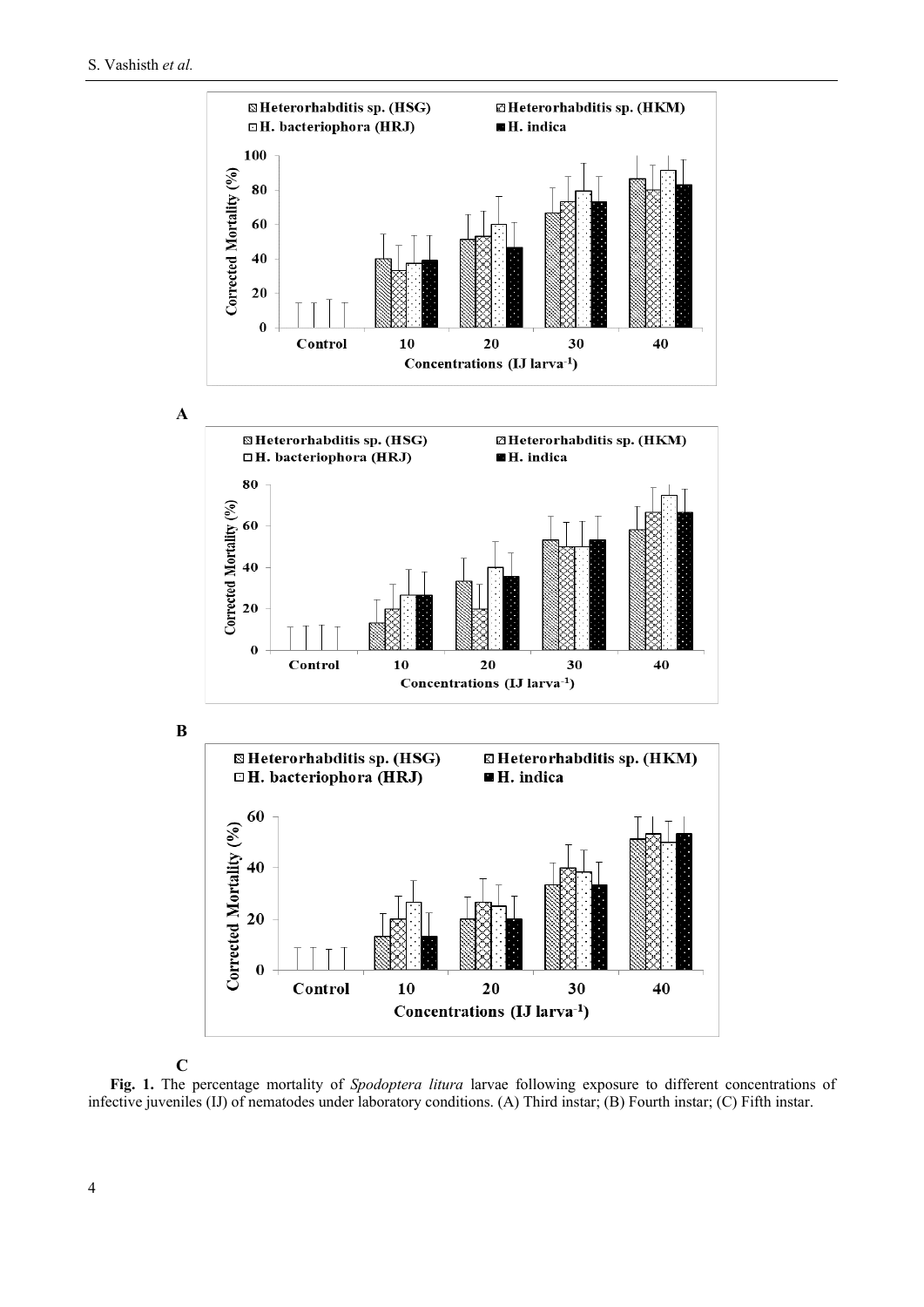$P = 60,001$ . Against fifth instar larvae of *S. litura* the bio-efficacy of tested EPN isolates differed significantly from each other. Local EPN isolate, *Heterorhabditis* (HKM) isolated from Kamand recorded the maximum larval mortality (53.3%) in fifth instar larvae of *S. litura* after 96 h of inoculation at a concentration of 40 IJ larva<sup>-1</sup> in comparison to other two local isolates (Fig. 1C). The maximum mortality was observed with local EPN isolate, *Heterorhabditis* (HKM) and commercial formulation of *H. indica* (53.3%). The data revealed significant differences in mortality rate of *S. litura* for each nematode species: population species (S) (F = 2.18, df = 3,  $P = \leq$ 0.001, exposure (E) period (F = 159.40, df = 3,  $P =$  $< 0.001$ ) and population (P) number (F = 114.64, df  $= 3, P = 0.001$ . In order to study the reproduction of EPN, the tobacco caterpillars were exposed to 10, 20, 30, and 40 IJ larva<sup>-1</sup> of each nematode species. Following host mortality, the emerging IJ from host cadavers were collected and counted. The data indicated that all the four test EPN were able to penetrate and propagate in the insect larvae and successfully produced IJ (Fig. 2A-D). All nematode species exhibited a linear relationship between the concentrations of IJ applied and total number of IJ produced per infected larva. In this study, *H. indica* and *H. bacteriophora* (HRJ) produced significantly greater number of infective juveniles per insect larva than the other two nematode species (Fig. 2A-D). For *H. bacteriophora* (HRJ) and *H. indica*, maximum production of infective juveniles per larva  $(26.3 \pm 3.76 \times 10^3 \text{ J} \text{ J} \text{arva}^{-1} \text{ and } 26.0 \pm 1.73 \times 10^3 \text{ J} \text{J}$  $\hat{a}$ rva<sup>-1</sup>, , respectively) was obtained at a concentration of 40 IJ larva<sup>-1</sup>. The minimum IJ production was recorded for *Heterorhabditis* sp. (HKM); it increased linearly with an increase in IJ concentration, reaching to its maximum of 11.3  $\pm$  $4.78 \times 10^3$  IJ larva<sup>-1</sup> at a concentration of 40 IJ  $larva^{-1}$ .



**Fig. 2.** Production of first generation infective juveniles (IJ) in *Spodoptera litura* larvae at different dosages of IJ. (A) *Heterorhabditis* sp. (HSG); (B) *Heterorhabditis* sp. (HKM); (C) *H. bacteriophora* (HRJ); (D) *H. indica*. \*\* $P$  < 0.01%; Means shown by the same letter are not significantly different ( $P > 0.05$ ).

## **DISCUSSION**

The aim of this study was to evaluate the comparative pathogenicity and reproductive

potential of three indigenous strains of EPN (*H. bacteriophora* (HRJ), *Heterorhaditis* sp. (HSG) and *Heterorhaditis* sp. (HKM)) isolated from the cultivated lands, forest and orchard soils in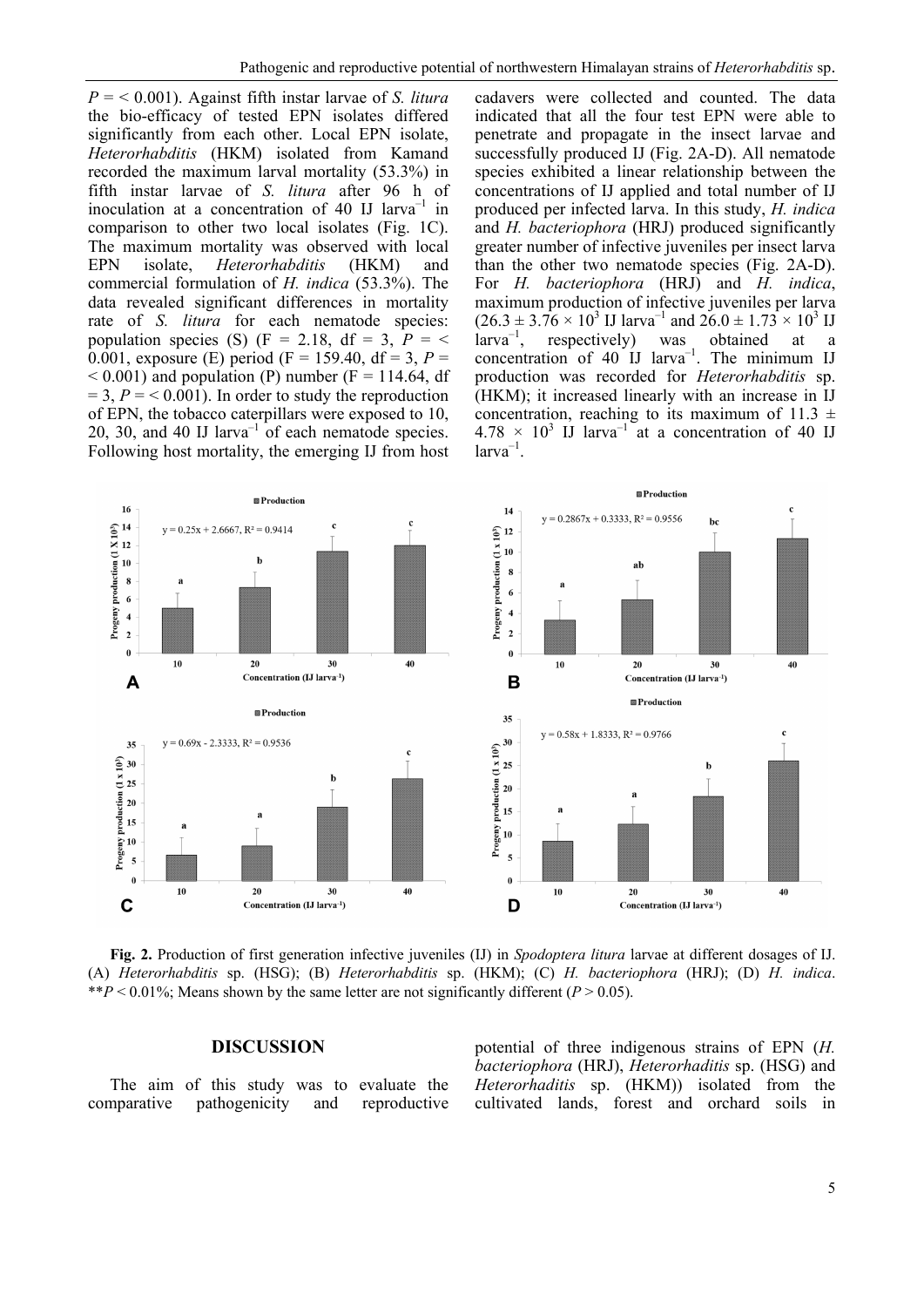Himachal Pradesh, India in relation to the commercial formulation of *H. indica* procured from NBAII, Bengaluru against the third, fourth and fifth instar larvae of *S. litura*, a serious polyphagous pest in northern India.

Each EPN isolate was assessed for its pathogenicity on the basis of dose and time required to cause mortality of *S. litura* larvae and also on the basis of the ability of the EPN to propagate within the body of infected hosts and produce infective juveniles. *Spodoptera litura* larvae were relatively susceptible to indigenous and commercial available EPN, and there was a positive correlation between the concentration of IJ and larval mortality for all tested nematodes.

Among local EPN *H. bacteriophora* (HRJ) showed maximum virulence and our present findings on pathogenicity of EPN against the larvae of *S. litura* are in accordance with previous results on *S. litura* (Rajkumar *et al.*, 2003). Besides the innate qualities of any EPN species, their bioefficacy in causing pathogenicity is greatly influenced by their dosage (Hominick & Reid, 1990). Many researchers have reported a positive correlation between the nematode concentration and host mortality (*e.g.*, Forschler & Nordin, 1988; Glazer & Navon, 1990; Peters & Ehlers, 1994; Divya *et al.*, 2010). Differences in pathogenicity of EPN species or strains have also been reported for many other insect species (Forschler & Nordin, 1988; Griffin *et al.*, 1989; Divya *et al.*, 2010; Vashisth *et al.*, 2013) and pathogenicity also depends upon many biotic and abiotic factors like viability, behaviour, invasion and penetration ability of the IJ (Gaugler, 1988; Lewis *et al.*, 1992; Glazer *et al.*, 2001), as well as post-penetration behaviour and reproduction (Kaya & Gaugler, 1993). Thus, different EPN species have been found to differ in their virulence against a specific insect host (Forschler & Nordin, 1988; Griffin *et al.*, 1989). In the present work, the emerging IJ were collected from host cadavers and counted after the host mortality. The data showed that all the three local species were able to invade and propagate within the host and produce IJ, similarly to the commercially available EPN species, *H. indica*. Reproduction and recycling of EPN in host insects plays an important role in their persistence in the soil, and also in their overall effectiveness in insect-pest management (Harlan *et al.*, 1971; Georgis & Hague, 1981). Existing knowledge about the reproduction and recycling of EPN is considered important in determining the time and dose of subsequent EPN application, which may be useful in reducing the cost of application. The data in this study suggest

that following application, all the tested species of EPN were able to cause host death and propagate within the insect host and produce IJ. In such studies, the major drawback is that the soil environment makes it impossible to observe EPN *in situ* and non-soil systems only help to understand the behavioural studies (Kaya & Gaugler, 1993).

In conclusion, the evidence obtained in this study suggests that all the three local tested indigenous species of EPN are virulent enough to produce significant mortality to the larvae of *S. litura*. Furthermore, all EPN tested can also reproduce in the infected host and produce first generation IJ. Considering these attributes, a cost-effective and efficient mass production technique is needed for these locally available EPN. These EPN have potential for use as biocontrol agents for the management of *S. litura* under local conditions and hence maybe used in integrated pest management for vegetable crops and flowers under protected structures.

#### **ACKNOWLEDGEMENTS**

The authors are thankful to Head, Department of Entomology, CSK Himachal Pradesh Agriculture University, Palampur, Himachal Pradesh, India for their support and help.

#### **REFERENCES**

- ABBOT, W.S. 1925. Methods for computing the effectiveness of an insecticide. *Journal of Economic Entomology* 18: 265-267. [DOI: 10.1093/jee/18.2.265a](https://www.doi.org/10.1093/jee/18.2.265a)
- ADAMS, B.J. & NGUYEN, K.B. 2002. Taxonomy and systematics. In: *Entomopathogenic nematology* (R. Gaugler Ed.). pp. 1-33. New York, USA, CABI Press.
- AHMAD, M., SAYYED, A.H., SALEEM, M.A. & AHMAD, M. 2008. Evidence for field evolved resistance to newer insecticides in *Spodoptera litura* (Lepidoptera: Noctuidae) from Pakistan. *Crop Protection* 27: 1367- 1372. [DOI: 10.1016/j.cropro.2008.05.003](https://www.doi.org/10.1016/j.cropro.2008.05.003)
- BEDDING, R. & MOLINEUX, A. 1982. Penetration of insect cuticle by infective juveniles of *Heterorhabditis* spp. (Nematoda: Heterorhabditidae). *Nematologica* 28: 354-359. DOI: 10.1163/187529282X00402
- BEDDING, R., AKHURST, R. & KAYA, H.K. 1993. *Nematodes and the Biological Control of Insect Pests.* Canada, CSIRO Press. 178 pp.
- DENHOLM, I. & ROWLAND, M.W. 1992. Tactics for managing pesticide resistance in arthropods: theory and practice. *Annual Review of Entomology* 37: 91- 112. [DOI: 10.1146/annurev.en.37.010192.000515](https://www.doi.org/10.1146/annurev.en.37.010192.000515)
- DIVYA, K., SANKAR, M. & MARULASIDDESHA, K.N. 2010. Efficacy of entomopathogenic nematode,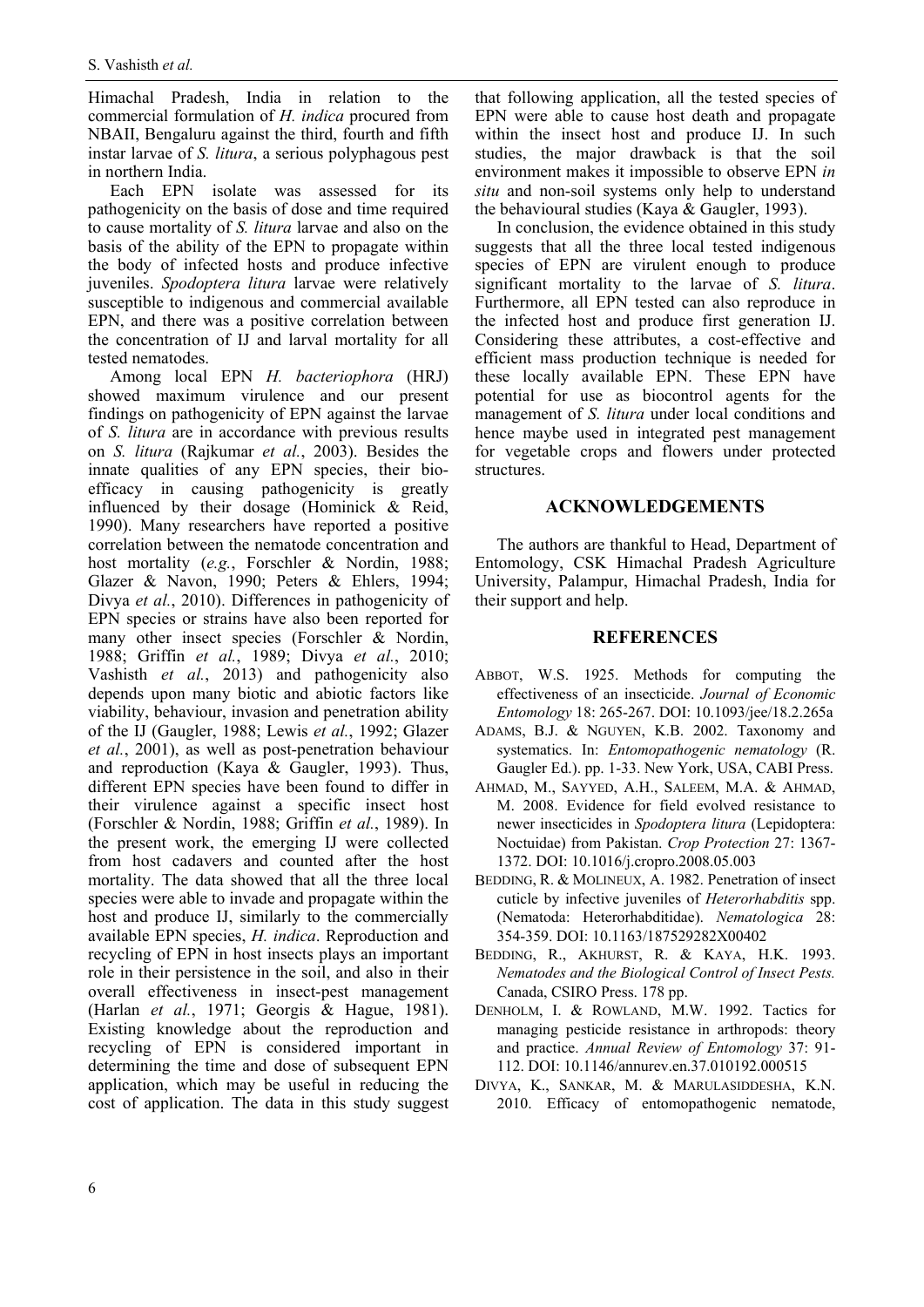*Heterorhabditis indica* against three lepidopteran insect pests. *Asian Journal of Experimental Biological Sciences* 1: 183-188.

- FORSCHLER, B.T. & NORDIN, G.L. 1988. Comparative pathogenicity of selected entomogenous nematodes to the hardwood borers, *Prionoxystus roblniae* (Lepidoptera: Cossidae) and *Megacylletze vobiniae* (Coleoptera: Cerambycidae). *Journal of Invertebrate Pathology* 52: 343–347. [DOI: 10.1016/0022-](https://www.doi.org/10.1016/0022-2011(88)90144-9) [2011\(88\)90144-9](https://www.doi.org/10.1016/0022-2011(88)90144-9)
- FUXA, J.R., RICHTER, A.R. & SILVA, F.A. 1988. Effect of host age and nematode strain on susceptibility of *Spodoptera frugiperda* to *Steinernema feltiae*. *Journal of Nematology* 20: 91-95.
- GAUGLER, R. & KAYA, H. 1990. *Entomopathogenic Nematodes in Biological Control*. USA, CRC Press. 365 pp.
- GAUGLER, R. 1988. Ecological considerations in the biological control of soil-inhabiting insects with entomopathogenic nematodes. *Agriculture, Ecosystems & Environment* 24: 351-360. DOI: [10.1016/0167-8809\(8\)90078-3](https://www.doi.org/DOI:%2010.1016/0167-8809(8)90078-3)
- GEDEN, C.J., AXTELL, R.C. & BROOKS, W.M. 1985. Susceptibility of the lesser mealworm, *Alphitobius diaperinus* (Coleoptera: Tenebrionidae) to the entomogenous nematodes *Steinernema feltiae*, *S. glaseri* (Steinernematidae) and *Heterorhabditis heliothidis* (Heterorhabditidae). *Journal of Entomological Science* 20: 331-339. DOI: [10.18474/0749-8004-20.3.331](https://www.doi.org/10.18474/0749-8004-20.3.331)
- GEORGIS, R. & HAGUE, N.G.M. 1981. A neoaplectanid nematode in the larch sawfly *Cephalcia lariciphila* (Hymenoptera: Pamphiliidae). *Annals of Applied Biology* 99: 171-177. [DOI: 10.1111/j.1744-](https://www.doi.org/10.1111/j.1744-7348.1981.tb05144.x) [7348.1981.tb05144.x](https://www.doi.org/10.1111/j.1744-7348.1981.tb05144.x)
- GILL, R.J., RAMOS-RODRIGUEZ, O. & RAINE, N.E. 2012. Combined pesticide exposure severely affects individual- and colony-level traits in bees. *Nature* 491: 105-108[. DOI: 10.1038/nature11585](https://www.doi.org/10.1038/nature11585)
- GLAZER, I. & NAVON, A. 1990. Activity and persistence of entomoparasitic nematodes tested against *Heliothis armigeva* (Lepidoptera: Noctuidae). *Journal of Economic Entomology* 83: 1795-1800. DOI: [10.1093/jee/83.5.1795](https://www.doi.org/10.1093/jee/83.5.1795)
- GLAZER, I., ALEKSEEV, E. & SAMISH, M. 2001. Factors affecting the virulence of entomopathogenic nematodes to engorged female *Boophilus annulatus* ticks. *Journal of Parasitology,* 87: 808–812. [DOI: 10.1645/0022-](https://www.doi.org/10.1645/0022-3395(2001)087%5b0808:%20FATVOE%5d%202.0.%20CO;2) [3395\(2001\)087\[0808:FATVOE\]2.0.CO;2](https://www.doi.org/10.1645/0022-3395(2001)087%5b0808:%20FATVOE%5d%202.0.%20CO;2)
- GLAZER, I., GALPER, S. & SHARON, E. 1991. Virulence of the nematode (Steinernematids and Heterorhabditids): bacteria (*Xenorhabdus* spp.) complex to the Egyptian cotton leafworm *Spodoptera littoralis* (Lepidoptera: Noctuidae). *Journal of Invertebrate Pathology* 57: 94- 100. [DOI: 10.1016/0022-2011\(91\)90045-R](https://www.doi.org/10.1016/0022-2011(91)90045-R)
- GREWAL, P. S. & GEORGIS, R. 1998. Entomopathogenic nematodes. In: *Biopesticides: Use and dDelivery*  (F.R. Hall & J.J. Menn Eds). pp. 271-299. Totowa (NJ), USA, Humana Press.
- GRIFFIN, C.T., SIMONS, W.R. & SMITS, P.H. 1989. Activity and infectivity of four isolates of *Heterorhabditis* spp. *Journal of Invertebrate Pathology* 53: 107-112. [DOI: 10.1016/0022-](https://www.doi.org/10.1016/0022-2011(89)90080-3) [2011\(89\)90080-3](https://www.doi.org/10.1016/0022-2011(89)90080-3)
- GRIMONT, P.A.D., STEIGERWALT, A.G., BOEMARE, N.E., HICKMAN-BRENNER, F.W., DEVAL, C., GRIMONT, F. & BRENNER, D.J. 1984. Deoxyribonucleic acid relatedness and phenotypic study of the genus *Xenorhabdus*. *International Journal of Systematic Bacteriology* 4: 378- 388[. DOI: 10.1099/00207713-34-4-378](https://www.doi.org/10.1099/00207713-34-4-378)
- HARLAN, D.P., DUTKY, S.R., PADGETT, G.R., MITCHELL, J.A., SHAW, Z.A. & BARLETT, F.J. 1971. Parasitism of *Neoaplectana dutkyi* in white-fringed beetle larvae. *Journal of Nematology* 3: 280-283.
- HILL, D.S. 1983. *Agricultural Insect Pests of the Tropics and their Control*. UK, Cambridge University Press. 746 pp.
- HOLAJJER, P., PATIL, J.B., HARISH, G., NATARAJA, M.V., JASROTIA, P. & SAVALIYA, S.D. 2014. Evaluation of entomopathogenic nematodes, *Steinernema carpocapsae* and *Heterorhabditis indica* for their virulence against *Spodoptera litura*. *Annals of Plant Protection Sciences* 22: 163-165.
- HOMINICK, W.M. & REID, A.P. 1990. Perspectives on entomopathogenic nematology. In: *Entomopathogenic Nematodes in Biological Control* (R. Gaugler & H.K. Kaya Eds). pp. 327-345. Boca Raton (FL), USA, CRC Press.
- JANSSON, R.K. 1996. Infectivity and reproduction of three *Heterorhabditis* nematodes (Rhabditida: Heterorhabditidae) in two insect hosts. *Florida Entomologist* 79: 363-373. DOI: 10.2307/3495585
- KAYA, H.K. & GAUGLER, R. 1993. Entomopathogenic nematodes. *Annual Review of Entomology* 38: 181- 206. [DOI: 10.1146/annurev.en.38.010193.001145](https://www.doi.org/10.1146/annurev.en.38.010193.001145)
- KAYA, H.K. & STOCK, S.P. 1997. Techniques in insect nematology. In: *Manual of Techniques in Insect Pathology* (L.A. Lacey Ed.). pp. 281-324. London, UK, Academic Press.
- KAYA, H.K., AGUILLERA, M.M., ALUMAI, A., CHOO, H.Y., DE LA TORRE, M., FODOR, A., GANGULY, S., HAZIR, S., LAKATOS, T. & PYE, A. 2006. Status of entomopathogenic nematodes and their symbiotic bacteria from selected countries or regions of the world. *Biological Control* 38: 134-155. DOI: [10.1016/j.biocontrol.2005.11.004](https://www.doi.org/10.1016/j.biocontrol.2005.11.004)
- KHATRI-CHHETRI, H.B., TIMSINA, G.P., MANANDHAR, H.K. & MOENS, M. 2011. Potential of Nepalese entomopathogenic nematodes as biocontrol agents against *Holotrichia longipennis* Blanch. (Coleoptera: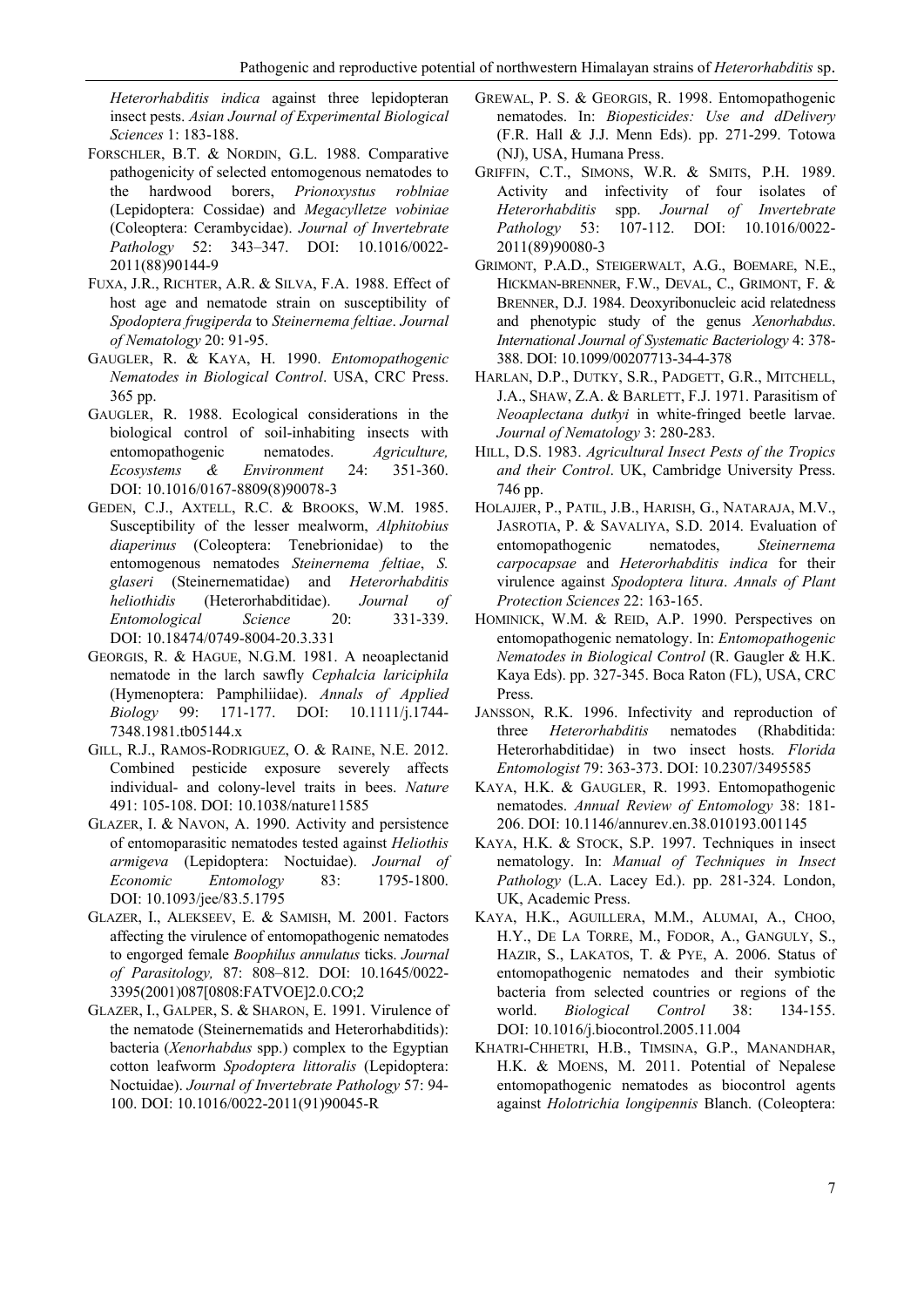Scarabaeidae). *Journal of Pest Science* 84: 457-469. [DOI: 10.1007/s10340-011-0370-5](https://www.doi.org/10.1007/s10340-011-0370-5)

- KRANTHI, K.R., JADHAV, D.R., KRANTHI, S., WANJARI, R.R., ALI, S.S. & RUSSELL, D.A. 2002. Insecticide resistance in five major insect pests of cotton in India. *Crop Protection* 21: 449-460. [DOI: 10.1016/S0261-](https://www.doi.org/10.1016/S0261-2194(01)00131-4) [2194\(01\)00131-4](https://www.doi.org/10.1016/S0261-2194(01)00131-4)
- LACEY, L.A. & GEORGIS, R. 2012. Entomopathogenic nematodes for control of insect pests above and below ground with comments on commercial production. *Journal of Nematology* 44: 218-225.
- LEWIS, E.E., GAUGLER, R. & HARRISON, R. 1992. Entomopathogenic nematode host finding: response to host contact cues by cruise and ambush foragers. *Parasitology* 105: 309-315. [DOI: 10.1017/](https://www.doi.org/10.1017/S0031182000074230) [S0031182000074230](https://www.doi.org/10.1017/S0031182000074230)
- LIU, J. 1994. A new species of the genus *Heterorhabditis* from China (Rhabditida: Heterorhabditidae). *Acta Zootaxonomica Sinica* 19: 268-272.
- MILLS, N. 2014. Plant health management: biological control of insect pests. In: *Encyclopedia of Agriculture and Food Systems, Volume 4* (N.K. Van Alfen Ed.). pp. 375-387. Oxford, UK, Elsevier.
- MOSTAFALOU, S. & ABDOLLAHI, M. 2013. Pesticides and human chronic diseases: evidences, mechanisms, and perspectives. *Toxicology and Applied Pharmacology* 268: 157-177[. DOI: 10.1016/j.taap.2013.01.025](https://www.doi.org/10.1016/j.taap.2013.01.025)
- NAKASUJI, F. & MATSUZAKI, T. 1977. The control threshold density of the tobacco cutworm *Spodoptera litura* on eggplants and sweet peppers in vinyl-house. *Applied Entomology and Zoology* 12: 184-189.
- NAUEN, R. & DENHOLM, I. 2005. Resistance of insect pests to neonicotinoid insecticides: current status and future prospects. *Archives of Insect Biochemistry and Physiology* 58: 200-215[. DOI: 10.1002/arch.20043](https://www.doi.org/10.1002/arch.20043)
- NGUYEN, K.B. & SMART, G.C. JR. 1996. Identification of entomopathogenic nematodes in the Steinernematidae and Heterorhabditidae (Nemata: Rhabditida). *Journal of Nematology* 28: 286-300.
- ORR, D. & LAHIRI, S. 2014. Biological control of insect pests in crops. In: *Integrated Pest Management: Current Concepts and Ecological Perspectives* (D.P. Abrol Ed.). pp. 531-543. San Diego (CA), USA, Elsevier Inc.
- PATEL, H.K., PATEL, N.G. & PATEL, V.C. 1971. Quantitative estimation of damage to tobacco caused by the leaf-eating caterpillar, *Prodenia litura*. *Pest Articles & News Summaries* 17: 202-205. DOI: [10.1080/09670877109413349](https://www.doi.org/10.1080/09670877109413349)
- PETERS, A. & EHLERS, R.U. 1994. Susceptibility of leatherjackets (*Tipula paludosa* and *Tipula oleracea*; Tipulidae; Nematocera) to the entomopathogenic nematode *Steinernema feltiae*. *Journal of Invertebrate Pathology* 63: 163-171. [DOI: 10.1006/jipa.1994.1031](https://www.doi.org/10.1006/jipa.1994.1031)
- POINAR, G.O. 1990. Taxonomy and biology of Steinernematidae and Heterorhabditidae. In: *Entomopathogenic Nematodes in Biological Control*  (R. Gaugler & H.K. Kaya Eds). pp. 23-61. Boca Raton (FL), USA, CRC Press.
- RAJKUMAR, M., PARIHAR, A. & SIDDIQUI, A.U. 2003. Effect of entomopathogenic nematodes, *Heterorhabditis* sp. against *S. litura*. *Annals of Plant Protection Sciences* 11: 369-410.
- SANG, S., BENSHUI, S., XIN, Y., JIE, L., MEIYING, H. & GUOHUA, Z. 2016. Cross-resistance and baseline susceptibility of *Spodoptera litura* (Fabricius) (Lepidoptera: Noctuidae) to cyantraniliprole in the south of China. *Pest Management Science* 72: 922- 928. [DOI: 10.1002/ps.4068](https://www.doi.org/10.1002/ps.4068)
- SHU, Y., DU, Y., CHEN, J., WEI, J. & WANG, J. 2017. Responses of the cutworm *Spodoptera litura* (Lepidoptera: Noctuidae) to two Bt corn hybrids expressing Cry1Ab. *Scientific Reports* 7: 41577. DOI: [10.1038/srep41577](https://www.doi.org/10.1038/srep41577)
- SIMOES, N. & ROSA, J.S. 1996. Pathogenicity and host specificity of entomopathogenic nematodes. *Biocontrol Science and Technology* 6: 403-411. DOI: [10.1080/09583159631370](https://www.doi.org/10.1080/09583159631370)
- SMITH, I.M., MCNAMARA, D.G., SCOTT, P.R. & HOLDERNESS, M. 1997. *Spodoptera littoralis* and *Spodoptera litura*. In: *Quarantine Pests for Europe* (I.M. Smith, D.G. McNamara, P.R. Scott & K.M. Harris Eds). pp. 518-525. Wallingford, Oxon, UK, CAB International.
- SMITS, P.H., WIEGERS, G.L. & VLUG, H.J. 1994. Selection of insect parasitic nematodes for biological control of the garden chafer, *Phyllopertha horticola*. *Entomologia Experimentalis et Applicata* 70: 77-82. [DOI: 10.1111/j.1570-7458.1994.tb01760.x](https://www.doi.org/10.1111/j.1570-7458.1994.tb01760.x)
- STOCK, S.P. & GOODRICH-BLAIR, H. 2012. Nematode parasites, pathogens and associates of insects and invertebrates of economic importance. In: *Manual of Techniques in Invertebrate Pathology* (L.A. Lacey Ed.). pp. 373-426. London, UK, Academic Press. DOI: 10.1016/B978-0-12-386899-2.00012-9
- STOCK, S.P. 1993. A new species of the genus *Heterorhabditis* Poinar, 1976 (Nematoda: Heterorhabditidae) parasitizing *Graphognathus* sp. larvae (Coleoptera: Curculionidae) from Argentina. *Research and Reviews in Parasitology* 53: 103-107.
- TONG, H., SU, Q., ZHOU, X. & BAI, L. 2013. Field resistance of *Spodoptera litura* (Lepidoptera: Noctuidae) to organophosphates, pyrethroids, carbamates and four newer chemistry insecticides in Hunan, China. *Journal of Pest Science* 86: 599-609. [DOI: 10.1007/s10340-013-0505-y](https://www.doi.org/10.1007/s10340-013-0505-y)
- URIBE-LORIO, L., MORA, M. & STOCK, S.P. 2005. First record of entomopathogenic nematodes (Steinernematidae and Heterorhabditidae) in Costa